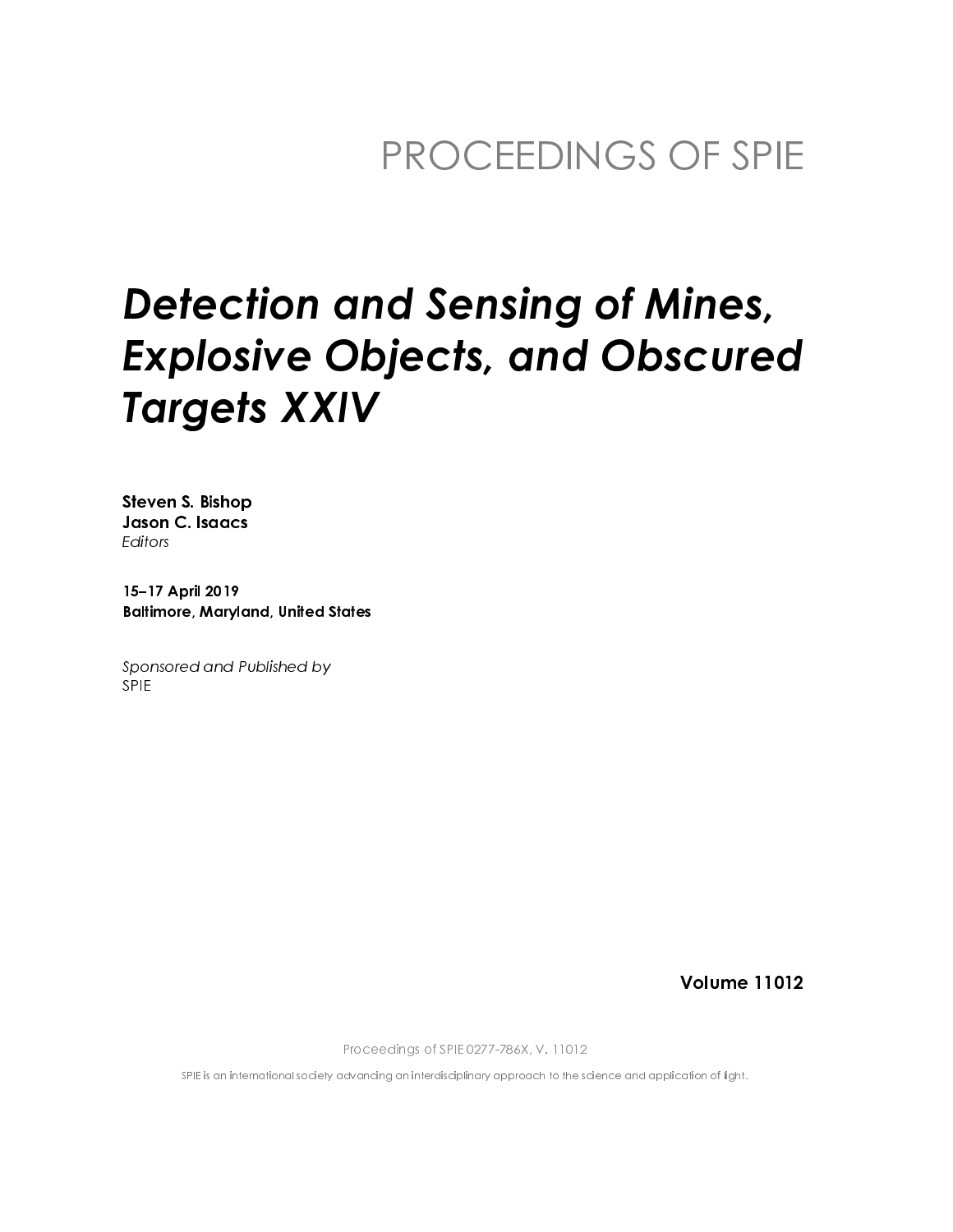The papers in this volume were part of the technical conference cited on the cover and title page. Papers were selected and subject to review by the editors and conference program committee. Some conference presentations may not be available for publication. Additional papers and presentation recordings may be available online in the SPIE Digital Library at SPIEDigital Library org.

The papers reflect the work and thoughts of the authors and are published herein as submitted. The publisher is not responsible for the validity of the information or for any outcomes resulting from reliance thereon.

Please use the following format to cite material from these proceedings:

Author(s), 'Title of Paper," in Detection and Sensing of Mines, Explosive Objects, and Obscured Targets XXIV, edited by Steven S. Bishop, Jason C. Isaacs, Proceedings of SPIE Vol. 11012 (SPIE, Bellingham, WA, 2019) Seven-digit Article CID Number.

ISSN: 0277-786X ISSN: 1996-756X (electronic)

ISBN: 9781510626898 ISBN: 9781510626904 (electronic)

Published by **SPIF** P.O. Box 10, Bellingham, Washington 98227-0010 USA Telephone +1 360 676 3290 (Pacific Time) · Fax +1 360 647 1445 SPIE.org Copyright © 2019, Society of Photo-Optical Instrumentation Engineers.

Copying of material in this book for internal or personal use, or for the internal or personal use of specific clients, beyond the fair use provisions granted by the U.S. Copyright Law is authorized by SPIE subject to payment of copying fees. The Transactional Reporting Service base fee for this volume is \$18.00 per article (or portion thereof), which should be paid directly to the Copyright Clearance Center (CCC), 222 Rosewood Drive, Danvers, MA 01923. Payment may also be made electronically through CCC Online at copyright.com. Other copying for republication, resale, advertising or promotion, or any form of systematic or multiple reproduction of any material in this book is prohibited except with permission in writing from the publisher. The CCC fee code is 0277-786X/19/\$18.00.

Printed in the United States of America by Curran Associates, Inc., under license from SPIE.

Publication of record for individual papers is online in the SPIE Digital Library.



Paper Numbering: Proceedings of SPIE follow an e-First publication model. A unique citation identifier (CID) number is assigned to each article at the time of publication. Utilization of CIDs allows articles to be fully citable as soon as they are published online, and connects the same identifier to all online and print versions of the publication. SPIE uses a seven-digit CID article numbering system structured as follows:

. The first five digits correspond to the SPIE volume number.

• The last two digits indicate publication order within the volume using a Base 36 numbering system employing both numerals and letters. These two-number sets start with 00, 01, 02, 03, 04, 05, 06, 07, 08, 09, 0A, 0B ... 0Z, followed by 10-1Z, 20-2Z, etc. The CID Number appears on each page of the manuscript.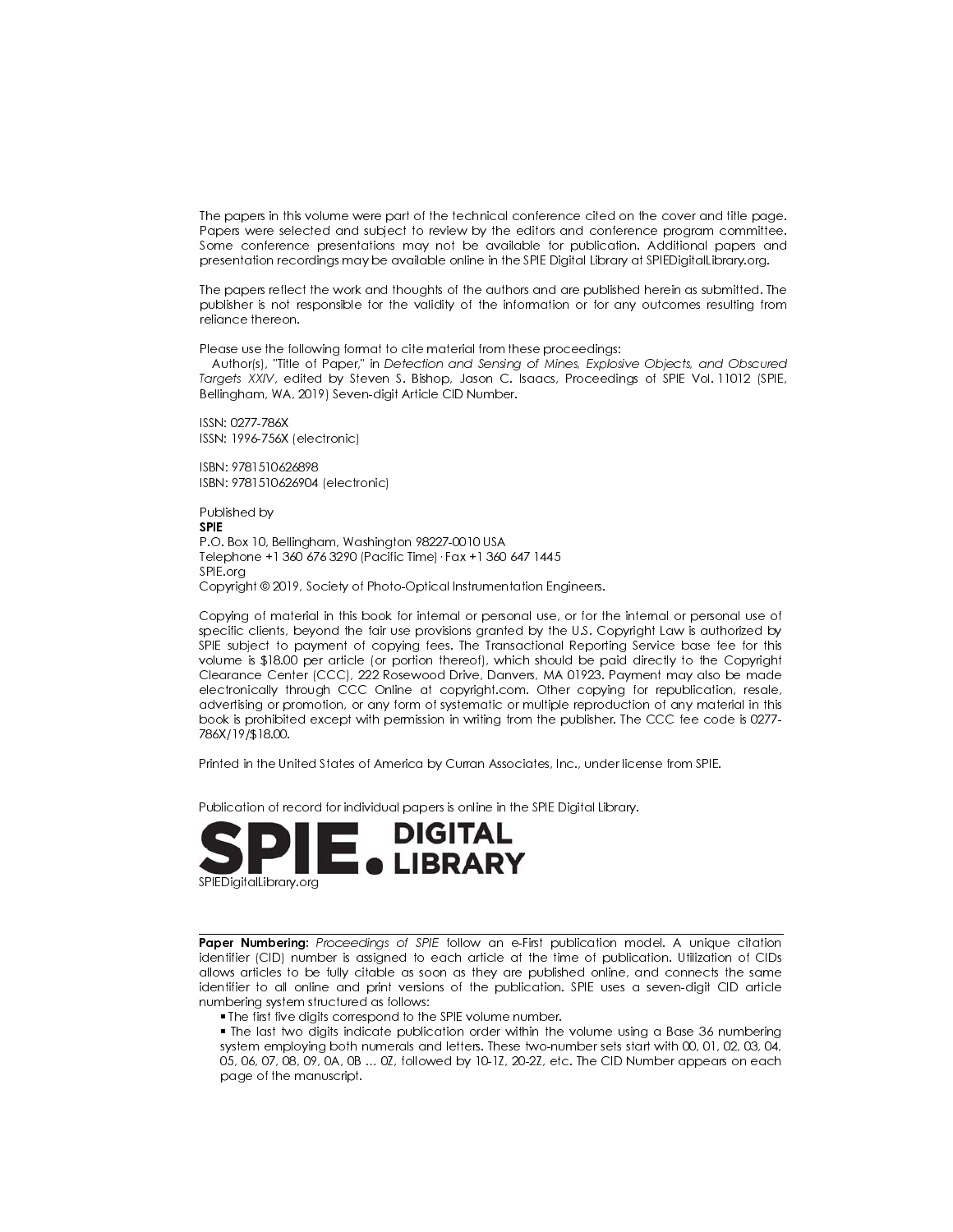## **Contents**

- -

- 
- 
- 11012 05 Deep convolutional neural network target classification for underwater synthetic aperture<br>
11012 06 Reliable training of convolutional neural networks for GPR-based buried threat detection u<br>
the Adam optimizer an 11012 06 Reliable training of convolutional neural networks for GPR-based buried threat detection using<br>
the Adam optimizer and batch normalization [11012-6]<br>
SESSION 2 APPLIED FEATURE EXTRACTION I<br>
11012 07 Identificatio

 

 

- ix Confere<br>
SESSION 1 APPLIED<br>
1101202 Machine<br>
penetrat<br>
1101205 Deep co<br>
sonar im<br>
1101206 Reliable<br>
the Adar<br>
SESSION 2 APPLIED<br>
1101207 Identifice<br>
[11012-7]<br>
1101208 Compari SESSION 1 APPLIED MACHINE LEARNI<br>
1101202 Machine learning based<br>
penetrating radar data (II<br>
1101205 Deep convolutional neurosonar imagery [11012-5]<br>
1101206 Reliable training of convo<br>
the Adam optimizer and I<br>
SESSION SESSION 1 APPLIED MACHINE LEARNING<br>
1101202 Machine learning based automorpheric principle and the sonar imagery [11012-5]<br>
1101206 Reliable framing of convolution<br>
the Adam optimizer and batc<br>
SESSION 2 APPLIED FEATURE E Machine learning based automatic target recognition algorithm applicable to ground<br>
11012 05<br>
11012 06<br>
11012 06<br>
11012 06<br>
11012 06<br>
11012 06<br>
11012 06<br>
11012 06<br>
11012 06<br>
11012 07<br>
11012 07<br>
11012 07<br>
11012 07<br>
11012 07 penetrating radar data (Invited Paper) [11012-1]<br>Deep convolutional neural network target classif<br>sonar imagery [11012-5]<br>Reliable training of convolutional neural network<br>the Adam optimizer and batch normalization [11<br>APP sonar imagery [11012-5]<br>Reliable training of converties Adam optimizer and<br>APPLIED FEATURE EXTRAC<br>Identification of buried o<br>[11012-7]<br>Comparing target inform<br>On the use of multiresolu<br>penetrating radar [11012<br>Evaluation o the Adam optimizer and batch normalization  $[11012-6]$ <br>
APPLIED FEATURE EXTRACTION I<br>
Identification of buried objects based on peak scatter i<br>  $[11012-7]$ <br>
Comparing target information in voxel and pixel ultra-w<br>
On the u SESSION 2 APPLIED FEATURE EXTRACTION I<br>
1101207 Identification of buried objects<br>
[11012-7]<br>
1101208 Comparing target information in<br>
penetrating radar [11012-9]<br>
110120A Evaluation of image features for<br>
sonar imagery [1 11012 07<br>
11012 07<br>
11012 08<br>
11012 07<br>
11012 07<br>
11012 08<br>
11012 07<br>
11012 07<br>
11012 07<br>
11012 06<br>
11012 06<br>
11012 06<br>
11012 06<br>
11012 06<br>
11012 06<br>
11012 08<br>
11012 08<br>
11012 08<br>
11012 08<br>
11012 08<br>
11012 08<br>
11012 08<br>
1
- 
- Comparing<br>Comparing<br>On the us<br>penetrating<br>Evaluation<br>SPPLIED F<br>Feature e<br>GPR data<br>A compa<br>histogram<br>An explor
- penetrating radar [11012-9]<br>Evaluation of image feature<br>sonar imagery [11012-10]<br>APPLIED FEATURE EXTRACTIO<br>Feature extraction for predic<br>GPR data [11012-11]<br>A comparative analysis of th<br>histogram features from GPF<br>An explo I1012 0A Evaluation of image features for discriminating targets from false positives in synthetic aperture<br>
sension a<br>
SESSION 3 APPLIED FEATURE EXTRACTION II<br>
Feature extraction for predicting the probability of detectin

- Comparing target information in voxel and pixel ultra-wideband radar images [11012-8]<br>
11012 09<br>
On the use of multiresolution analysis for subsurface object detection using deep ground<br>
penetrating radar [11012-9]<br>
Evalua 11012 09<br>
11012 09<br>
11012 04<br>
11012 04<br>
11012 04<br>
11012 04<br>
11012 04<br>
11012 05<br>
11012 05<br>
11012 06<br>
11012 06<br>
11012 06<br>
11012 06<br>
11012 06<br>
11012 06<br>
11012 06<br>
11012 06<br>
11012 06<br>
11012 06<br>
11012 06<br>
11012 06<br>
11012 06<br>
1 sonar imagery [11012-10]<br>APPLIED FEATURE EXTRACT<br>Feature extraction for prec<br>GPR data [11012-11]<br>A comparative analysis o<br>histogram features from G<br>An exploration of gradien<br>penetrating radar [11012-SESSION 3 APPLIED FEATURE EXTRACTION II<br>
11012 0B Feature extraction for predicting<br>
GPR data [11012-11]<br>
11012 0C A comparative analysis of the S<br>
histogram features from GPR data<br>
11012 0F An exploration of gradient-base
- 11012 0B Feature extraction for predicting the probability of detecting buried explosive objects using<br>
GPR data [11012-11]<br>
11012 0C A comparative analysis of the SVM and K-NN to detect buried explosive objects using edg GPR data [11012-11]<br>A comparative anal<sub>)</sub><br>histogram features from<br>An exploration of grapenetrating radar [11]<br>penetrating radar [11] 11012 0C A comparative analysis of the SVM and K-NN to detect buried explosive objects using edge<br>histogram features from GPR data  $[11012-12]$ <br>An exploration of gradient-based features for buried threat detection using a
- histogram features from GPR data [11012-12]<br>An exploration of gradient-based features for<br>penetrating radar [11012-15]<br>An explorating radar [11012-15] 11012 0F An exploration of gradient-based features for buried threat detection using a handheld ground penetrating radar  $[11012-15]$ penetrating radar [11012-15]<br> $[11012-15]$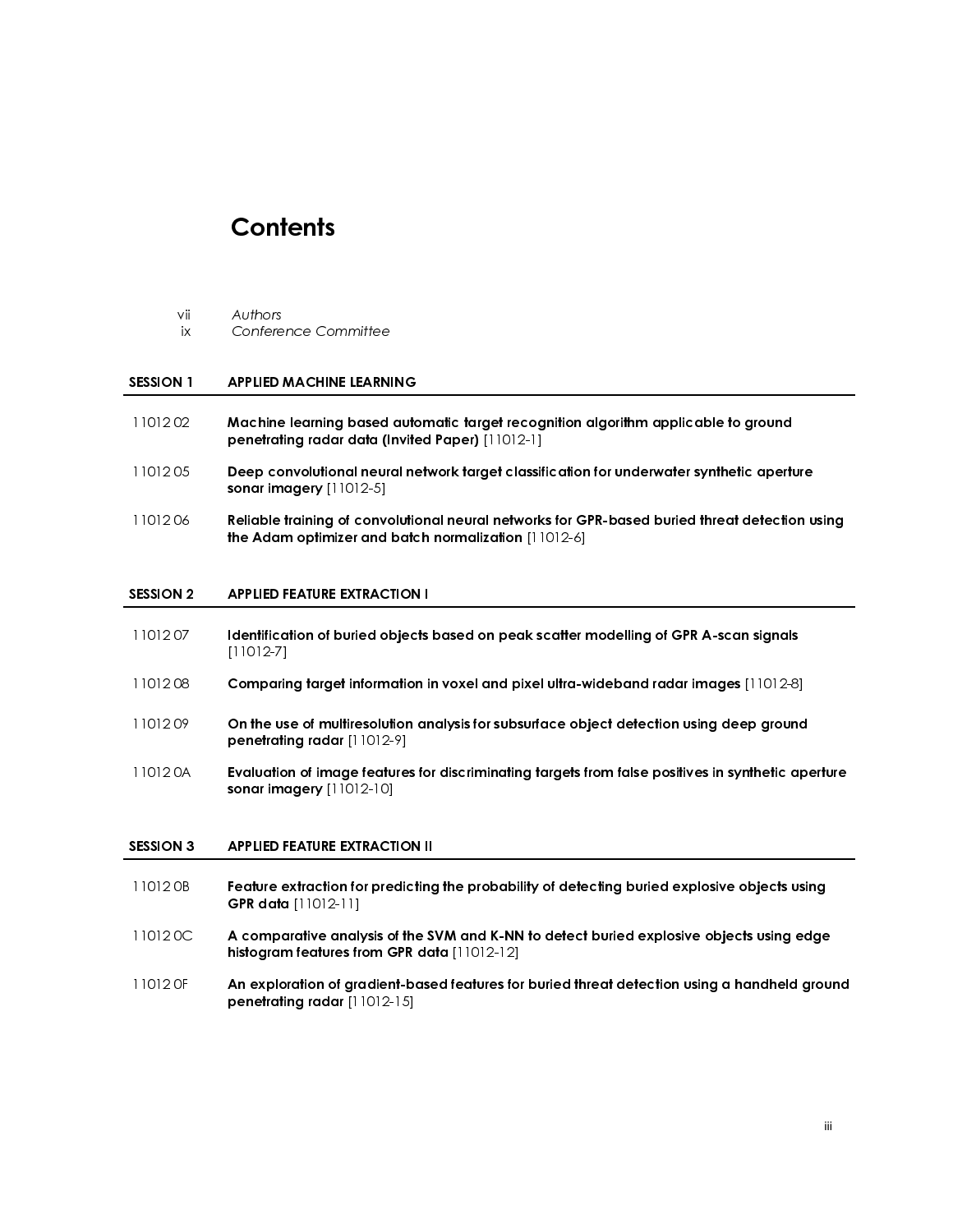### SESSION 4 APPLIED FEATURE EXTRACTION III

 11012 0G How transferable are downward-looking and handheld ground penetrating radar data? Experiments in the context of buried threat detection [11012-16]

## SESSION 5 HYDROGEOLOGICAL EFFECTS

- 11012 0I Analysis of the effect of salt water on time domain electromagnetic induction sensing of submerged metallic objects [11012-18]
- 11012 0J Hydro-electromagnetic properties in ground-penetrating radar field target detection studies [11012-19]

### SESSION 6 UAS APPLICATIONS

| 11012 OK | Buried object imaging using a small UAS-based GPR [11012-20] |
|----------|--------------------------------------------------------------|
|----------|--------------------------------------------------------------|

 11012 0N Investigation of initialization strategies for the Multiple Instance Adaptive Cosine Estimator [11012-3]

### SESSION 7 CLASSIFICATION SCHEMES I

| 1101200          | A portable discrete frequency NQR explosives detection system [11012-23]                                                                                               |
|------------------|------------------------------------------------------------------------------------------------------------------------------------------------------------------------|
| 11012 OP         | Multi-phase performance evaluation for modern minehunting systems [11012-24]                                                                                           |
| 110120Q          | High-frequency electromagnetic induction (HFEMI) data from carbon rods, wires, and<br><b>improvised explosive device constituent parts [11012-25]</b>                  |
| 11012 OR         | Classification using low-rank features from an electromagnetic induction sensor [11012-26]                                                                             |
| 11012 OT         | Comparison of possibilistic fuzzy local information C-means and possibilistic K-nearest<br><b>neighbors for synthetic aperture sonar image segmentation</b> [11012-28] |
| <b>SESSION 8</b> | <b>CLASSIFICATION SCHEMES II</b>                                                                                                                                       |
| 11012 OU         | <b>Comparison of hand-held WEMI farget detection algorithms</b> [11012-29]                                                                                             |
| 11012 OV         | Scalable high-resolution algorithms for landmine imaging problem [11012-30]                                                                                            |
| 11012 0W         | Doppler-vibrometer landmine-detection system operated from a moving vehicle [11012-31]                                                                                 |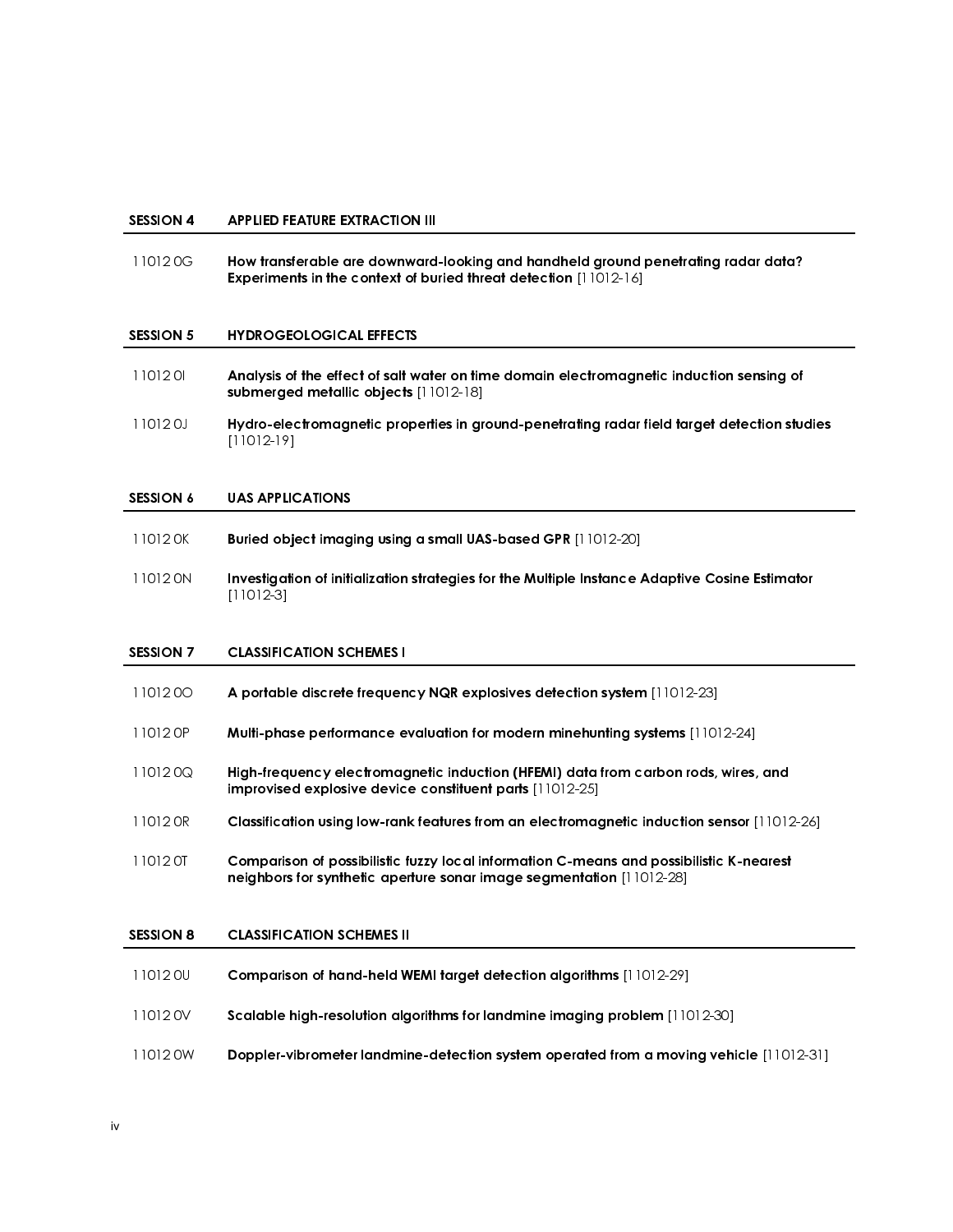11012 0X Investigating time domain EMI signals diffusion in a conducting environment for UXO detection and classification [11012-32]

#### SESSION 9 SENSING MELANGE I

| 11012 0Y | Transfer and multitask learning using convolutional neural networks for buried wire detection<br>from ground penetrating radar data [11012-46]                                      |
|----------|-------------------------------------------------------------------------------------------------------------------------------------------------------------------------------------|
| 110120Z  | Combined use of remote sensing data and geographic information system techniques for<br>detecting underground structures for defense and security applications in Cyprus [11012-37] |
| 1101210  | <b>Counter-mine augmented reality training system (CMARTS)</b> [11012-38]                                                                                                           |
| 1101211  | <b>Dual-band discrimination and imaging of plastic objects</b> [11012-39]                                                                                                           |
| 1101212  | <b>New possibilities of post-blast residues analysis in forensic science</b> [11012-40]                                                                                             |
| 1101213  | In-vehicle illumination-invariant change detection based on intrinsic images and differences<br>of Gaussians $[11012-41]$                                                           |
|          |                                                                                                                                                                                     |

## SESSION 10 SENSING MELANGE II

- 11012 14 Enhanced metal detection using Halbach arrays [11012-42]
- 11012 15 Path reconstruction from nontraditional sensor information using subgraph isomorphism algorithms [11012-36]

#### SESSION 11 SENSING MELANGE III

- 11012 16 Dual sensor ALIS evaluation test in Cambodia [11012-33]
- 11012 17 Quadratic lifting inversion applied to buried object radar imaging [11012-34]
- 11012 18 Exploiting polarization of very low frequency scattered fields to localize objects [11012-35]

### POSTER SESSION

j

 11012 19 Multiparametric full waveform inversion of 2D ground penetrating radar data using multiple GPUs [11012-43]